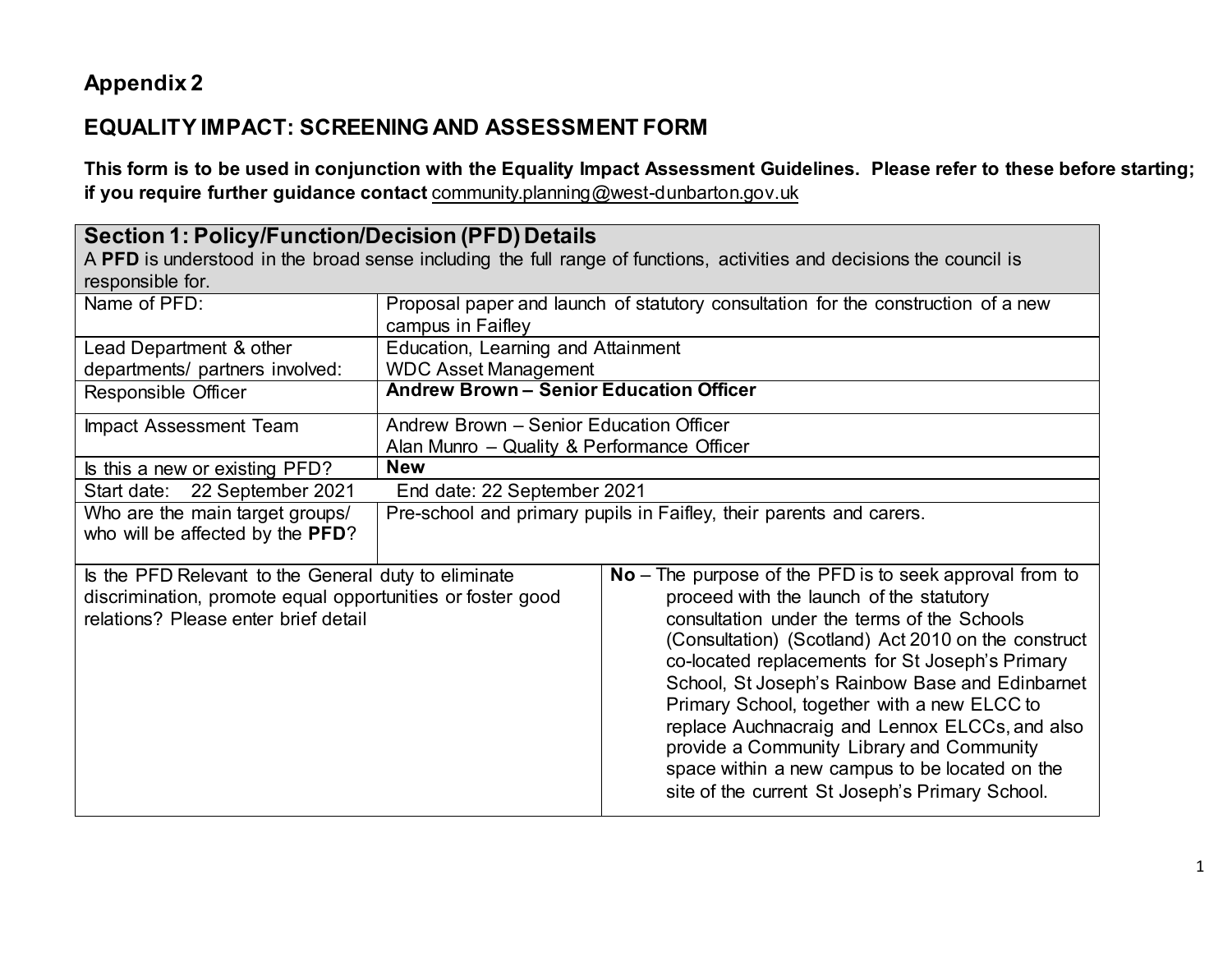| Yes:                       |                            | If yes, complete all sections, 2-9                                                                                        |  |  |  |
|----------------------------|----------------------------|---------------------------------------------------------------------------------------------------------------------------|--|--|--|
|                            |                            |                                                                                                                           |  |  |  |
| No:                        |                            | If no, complete only sections 8-9                                                                                         |  |  |  |
|                            |                            | If don't know, complete sections 2 & 3 to help assess relevance                                                           |  |  |  |
|                            |                            |                                                                                                                           |  |  |  |
|                            |                            |                                                                                                                           |  |  |  |
|                            |                            |                                                                                                                           |  |  |  |
|                            |                            |                                                                                                                           |  |  |  |
|                            |                            |                                                                                                                           |  |  |  |
|                            | <b>Section 2: Evidence</b> |                                                                                                                           |  |  |  |
|                            |                            | Please list the available evidence used to assess the impact of this PFD, including the sources listed below. Please also |  |  |  |
| <b>Available evidence:</b> |                            | identify any gaps in evidence and what will be done to address this.                                                      |  |  |  |
| Consultation/              |                            |                                                                                                                           |  |  |  |
| Involvement with           |                            |                                                                                                                           |  |  |  |
|                            | community, including       |                                                                                                                           |  |  |  |
|                            | individuals or groups or   |                                                                                                                           |  |  |  |
| staff as relevant          |                            |                                                                                                                           |  |  |  |
| Research and relevant      |                            |                                                                                                                           |  |  |  |
| information                |                            |                                                                                                                           |  |  |  |
| Officer knowledge          |                            |                                                                                                                           |  |  |  |
| <b>Equality Monitoring</b> |                            |                                                                                                                           |  |  |  |
| information - including    |                            |                                                                                                                           |  |  |  |
|                            | service and employee       |                                                                                                                           |  |  |  |
| monitoring                 |                            |                                                                                                                           |  |  |  |
|                            | Feedback from service      |                                                                                                                           |  |  |  |
| users, partner or other    |                            |                                                                                                                           |  |  |  |
|                            | organisation as relevant   |                                                                                                                           |  |  |  |
| Other                      |                            |                                                                                                                           |  |  |  |
|                            |                            |                                                                                                                           |  |  |  |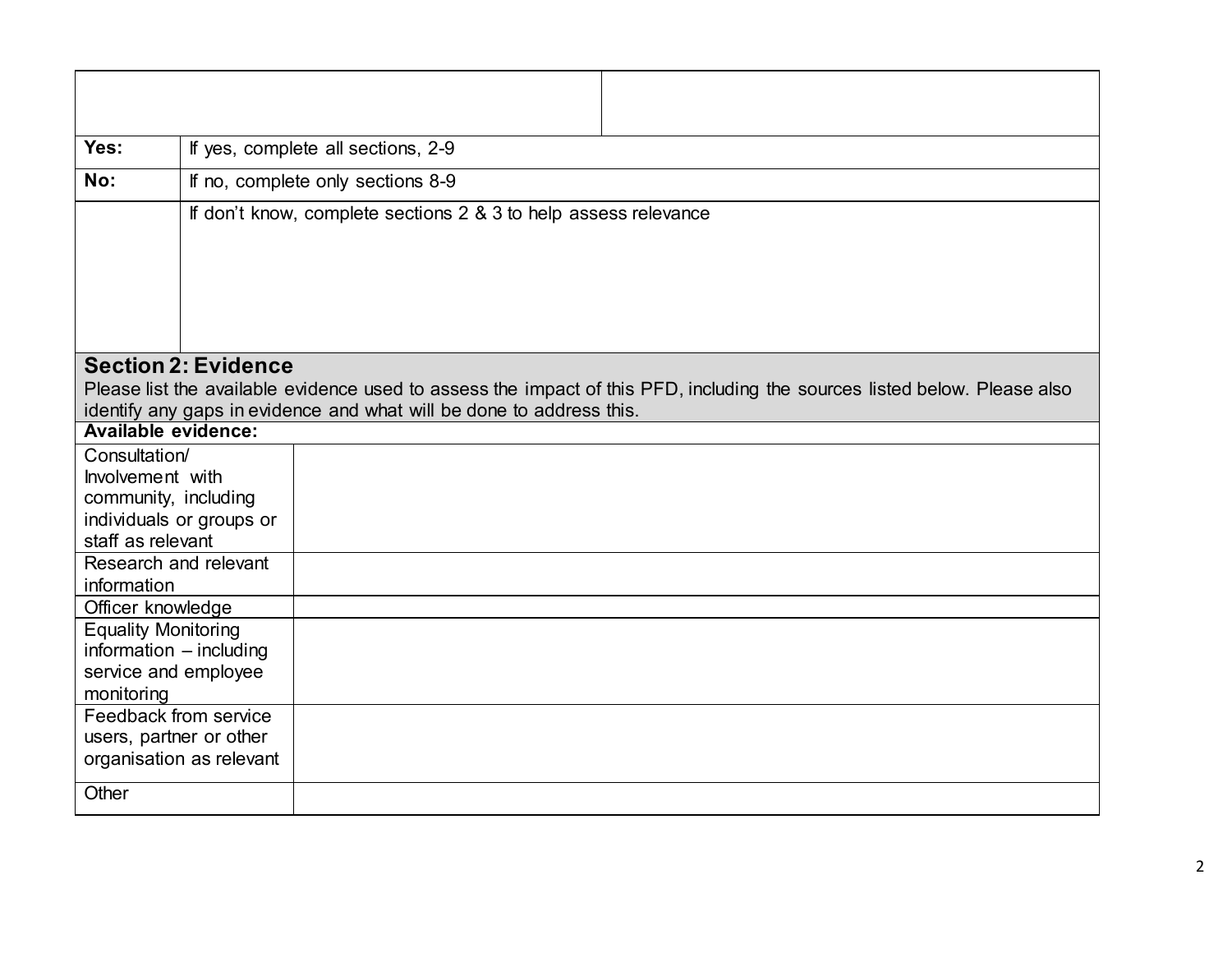| Are there any gaps in evidence? Please indicate how these will be addressed                                                                                                                                  |                     |                                                                           |                                                                                                                         |  |  |
|--------------------------------------------------------------------------------------------------------------------------------------------------------------------------------------------------------------|---------------------|---------------------------------------------------------------------------|-------------------------------------------------------------------------------------------------------------------------|--|--|
| Gaps identified                                                                                                                                                                                              |                     |                                                                           |                                                                                                                         |  |  |
| Measure to address<br>these                                                                                                                                                                                  |                     |                                                                           |                                                                                                                         |  |  |
|                                                                                                                                                                                                              |                     | Note: Link to Section 6 below Action Plan to address any gaps in evidence |                                                                                                                         |  |  |
|                                                                                                                                                                                                              |                     |                                                                           |                                                                                                                         |  |  |
|                                                                                                                                                                                                              |                     |                                                                           |                                                                                                                         |  |  |
|                                                                                                                                                                                                              |                     |                                                                           |                                                                                                                         |  |  |
|                                                                                                                                                                                                              |                     |                                                                           |                                                                                                                         |  |  |
|                                                                                                                                                                                                              |                     |                                                                           |                                                                                                                         |  |  |
| <b>Section 3: Involvement and Consultation</b>                                                                                                                                                               |                     |                                                                           |                                                                                                                         |  |  |
|                                                                                                                                                                                                              |                     |                                                                           | Include involvement and consultation relevant to this PFD, including what has already been done and what is required to |  |  |
| be done, how this will be taken and results of the consultation.                                                                                                                                             |                     |                                                                           | Please outline details of any involvement or consultation, including dates carried out, protected characteristics. Also |  |  |
|                                                                                                                                                                                                              |                     |                                                                           |                                                                                                                         |  |  |
| include involvement or consultation to be carried out as part of the developing and implementing the policy.<br><b>Details of consultations</b><br><b>Characteristics</b><br><b>Dates</b><br><b>Findings</b> |                     |                                                                           |                                                                                                                         |  |  |
|                                                                                                                                                                                                              |                     |                                                                           | Race                                                                                                                    |  |  |
|                                                                                                                                                                                                              |                     |                                                                           |                                                                                                                         |  |  |
|                                                                                                                                                                                                              | <b>Sex</b>          |                                                                           |                                                                                                                         |  |  |
|                                                                                                                                                                                                              | Gender Reassignment |                                                                           |                                                                                                                         |  |  |
|                                                                                                                                                                                                              |                     |                                                                           |                                                                                                                         |  |  |
|                                                                                                                                                                                                              | <b>Disability</b>   |                                                                           |                                                                                                                         |  |  |
|                                                                                                                                                                                                              |                     |                                                                           |                                                                                                                         |  |  |
|                                                                                                                                                                                                              | Age                 |                                                                           |                                                                                                                         |  |  |
|                                                                                                                                                                                                              |                     |                                                                           | Religion/ Belief                                                                                                        |  |  |
|                                                                                                                                                                                                              |                     |                                                                           |                                                                                                                         |  |  |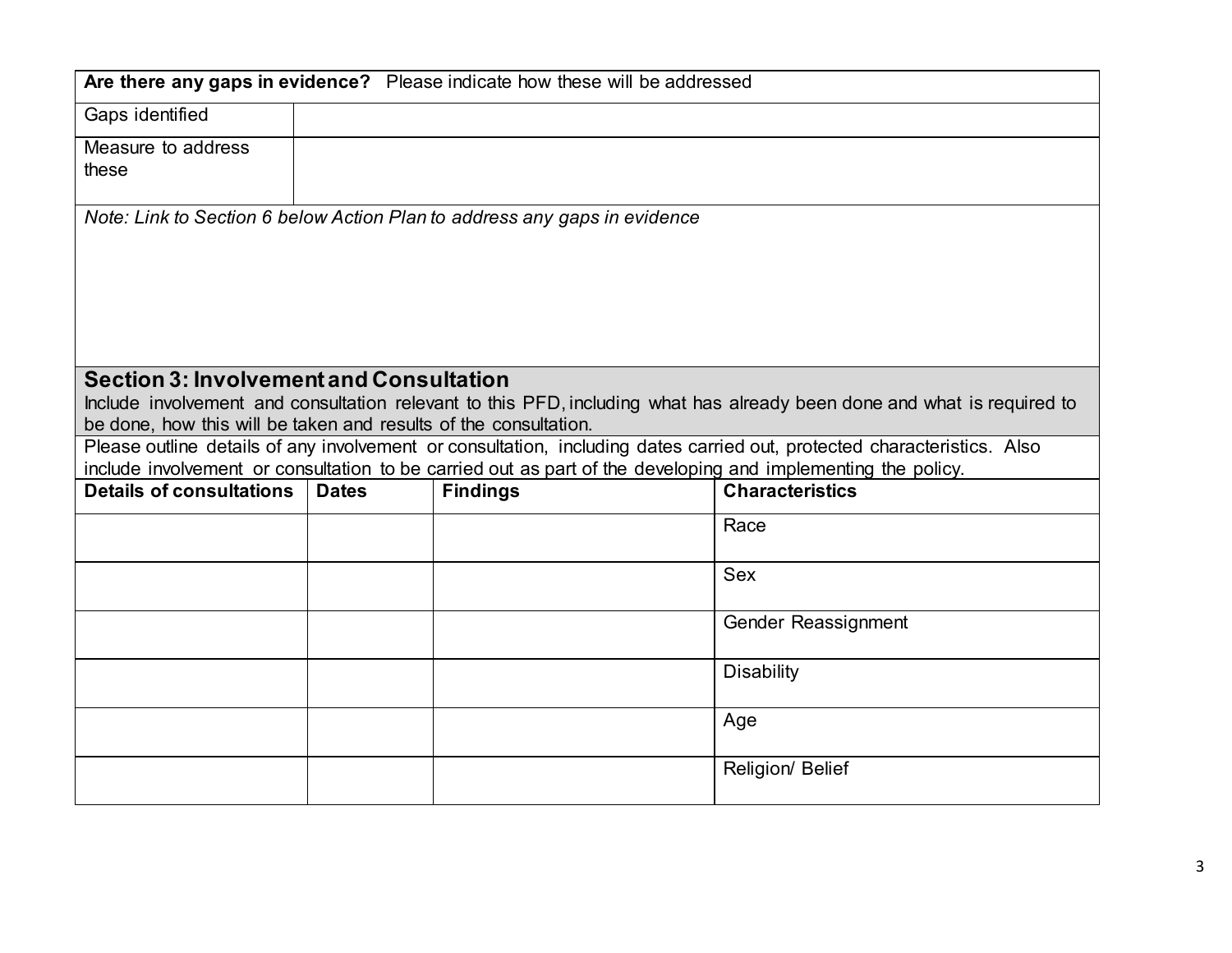|                                                      |                        | <b>Sexual Orientation</b>   |           |
|------------------------------------------------------|------------------------|-----------------------------|-----------|
|                                                      |                        | Civil Partnership/ Marriage |           |
|                                                      |                        | Pregnancy/ Maternity        |           |
|                                                      |                        | Cross cutting               |           |
|                                                      |                        |                             |           |
| Note: Link to Section 6 below Action Plan            |                        |                             |           |
|                                                      |                        |                             |           |
| Section 4: Analysis of positive and Negative Impacts |                        |                             |           |
| <b>Protected Characteristic</b>                      | <b>Positive Impact</b> | <b>Negative Impact</b>      | <b>No</b> |
|                                                      |                        |                             | impact    |
| Race                                                 |                        |                             |           |
|                                                      |                        |                             |           |
| Sex                                                  |                        |                             |           |
| Gender                                               |                        |                             |           |
| Re-assignment                                        |                        |                             |           |
| <b>Disability</b>                                    |                        |                             |           |
| Age                                                  |                        |                             |           |
|                                                      |                        |                             |           |
| Religion/ Belief                                     |                        |                             |           |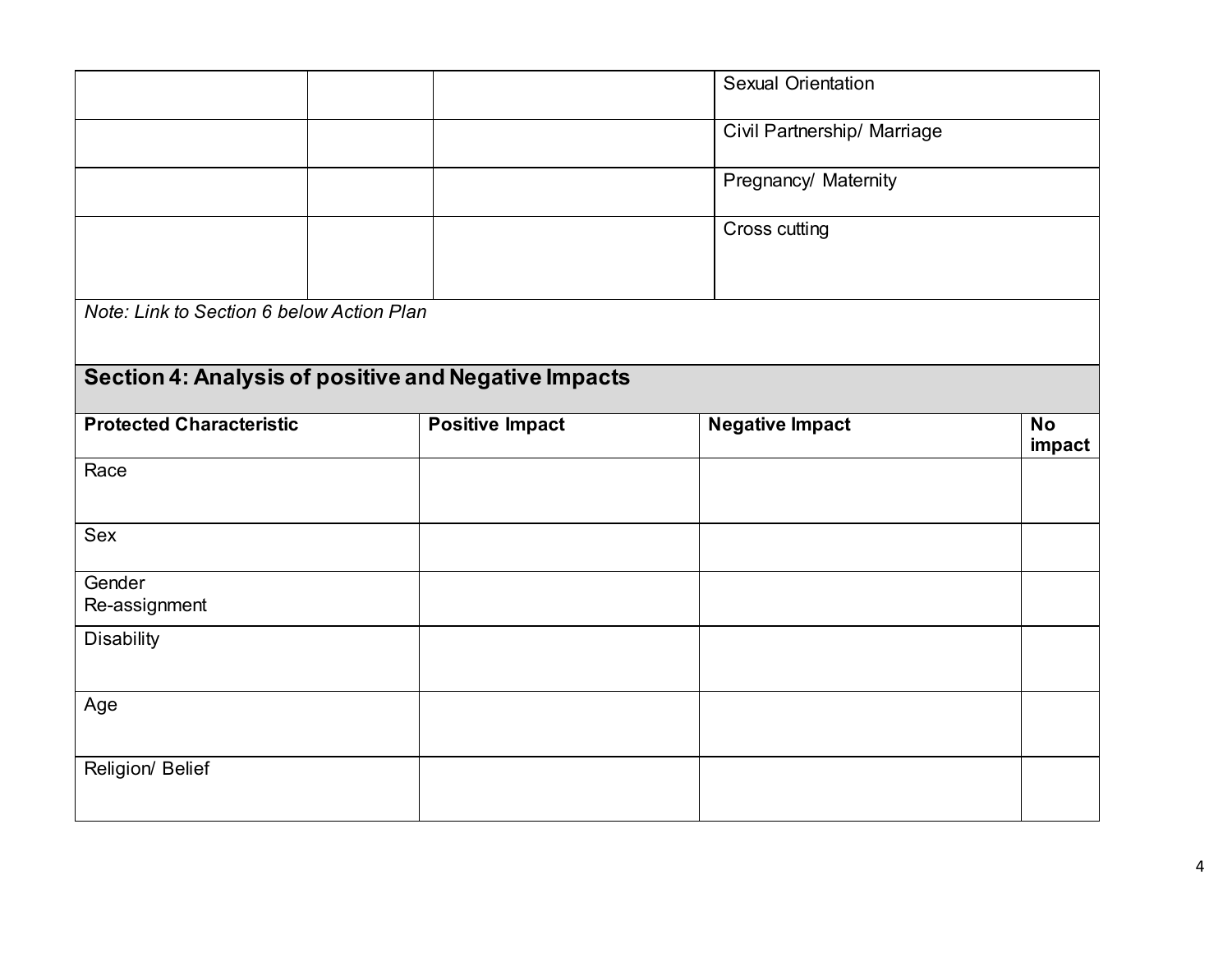| <b>Sexual Orientation</b>                                                                                                                                                                   |  |  |
|---------------------------------------------------------------------------------------------------------------------------------------------------------------------------------------------|--|--|
| Civil Partnership/ Marriage; this PC is<br>not listed as relevant for Specific<br>Duties; however under the General<br>Duty we are required to eliminate any<br>discrimination for this PC. |  |  |
| Note: Link to Section 6 below Action Plan in terms of addressing impacts                                                                                                                    |  |  |
|                                                                                                                                                                                             |  |  |
| <b>Section 5: Addressing impacts</b>                                                                                                                                                        |  |  |
| Select which of the following apply (use can choose more than one) and give a brief explanation - to be expanded in                                                                         |  |  |
| Section 6: Action Plan                                                                                                                                                                      |  |  |
| 1. No major change                                                                                                                                                                          |  |  |
| 2. Continue the PFD                                                                                                                                                                         |  |  |
| 3. Adjust the PFD                                                                                                                                                                           |  |  |
|                                                                                                                                                                                             |  |  |
| 4. Stop and remove the PFD                                                                                                                                                                  |  |  |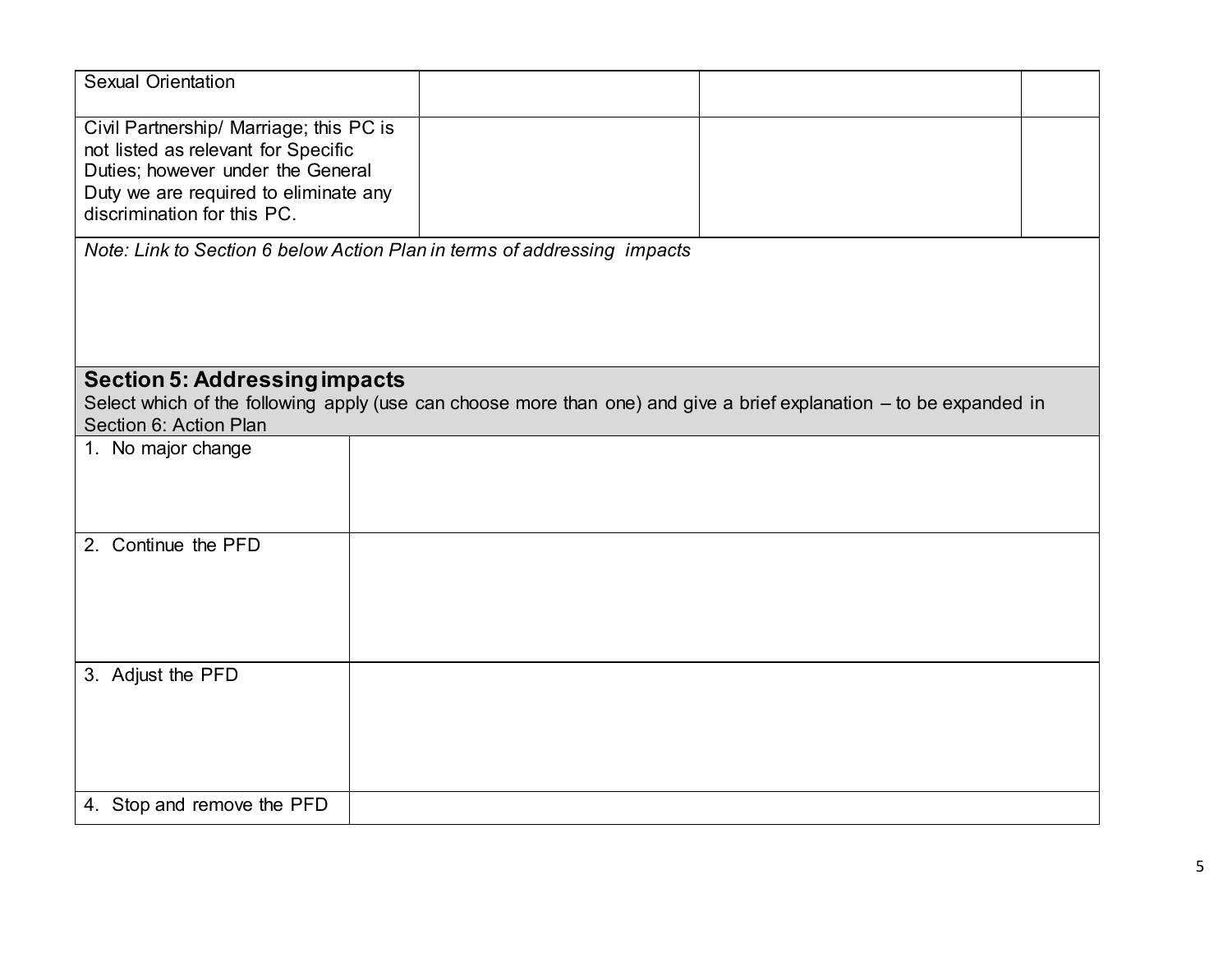| Give reasons:                             |  |  |  |  |
|-------------------------------------------|--|--|--|--|
| Note: Link to Section 6 below Action Plan |  |  |  |  |

| Section 6: Action Plan describe action which will be taken following the assessment in order to; reduce or remove any<br>negative impacts, promote any positive impacts, or gather further information or evidence or further consultation |                              |                         |             |                                 |
|--------------------------------------------------------------------------------------------------------------------------------------------------------------------------------------------------------------------------------------------|------------------------------|-------------------------|-------------|---------------------------------|
| <b>Action</b>                                                                                                                                                                                                                              | <b>Responsible</b><br>person | <b>Intended outcome</b> | <b>Date</b> | <b>Protected Characteristic</b> |
|                                                                                                                                                                                                                                            |                              |                         |             | <b>Disability</b>               |
|                                                                                                                                                                                                                                            |                              |                         |             | Gender                          |
|                                                                                                                                                                                                                                            |                              |                         |             | Gender Reassignment             |
|                                                                                                                                                                                                                                            |                              |                         |             | Race                            |
|                                                                                                                                                                                                                                            |                              |                         |             | Age                             |
|                                                                                                                                                                                                                                            |                              |                         |             | Religion/ Belief                |
|                                                                                                                                                                                                                                            |                              |                         |             | Sexual Orientation              |
|                                                                                                                                                                                                                                            |                              |                         |             | Civil Partnership/ Marriage     |
|                                                                                                                                                                                                                                            |                              |                         |             | Pregnancy/ Maternity            |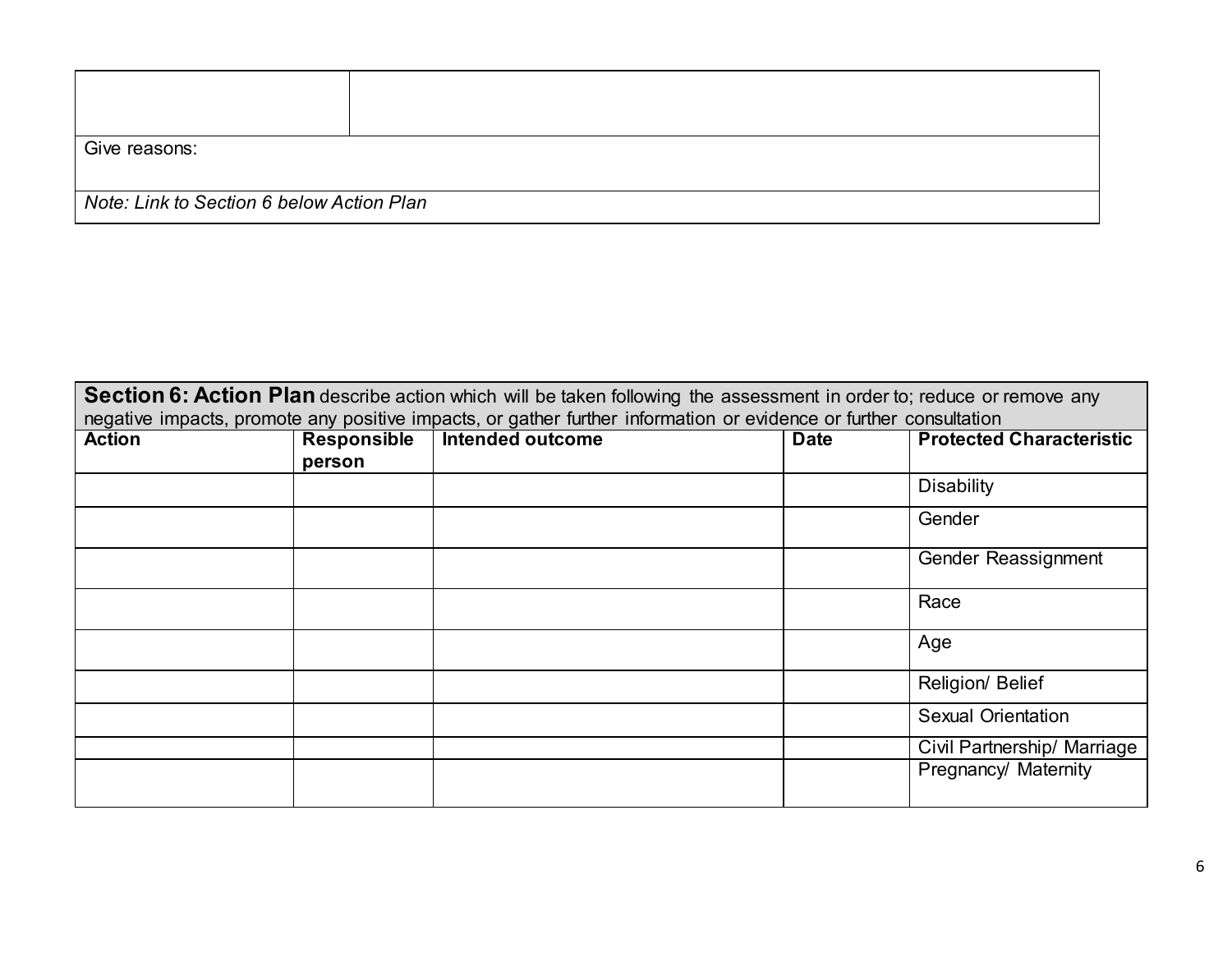|                                                                                                                      |                                                       |  | Cross cutting    |  |
|----------------------------------------------------------------------------------------------------------------------|-------------------------------------------------------|--|------------------|--|
| Are there any negative impacts which cannot be reduced or removed? please outline the reasons for continuing the PFD |                                                       |  |                  |  |
|                                                                                                                      |                                                       |  |                  |  |
|                                                                                                                      |                                                       |  |                  |  |
|                                                                                                                      |                                                       |  |                  |  |
|                                                                                                                      |                                                       |  |                  |  |
|                                                                                                                      |                                                       |  |                  |  |
|                                                                                                                      |                                                       |  |                  |  |
|                                                                                                                      |                                                       |  |                  |  |
|                                                                                                                      |                                                       |  |                  |  |
|                                                                                                                      |                                                       |  |                  |  |
| <b>Section 7: Monitoring and review</b>                                                                              |                                                       |  |                  |  |
| Please detail the arrangements for review and monitoring of the policy                                               |                                                       |  |                  |  |
| How will the PFD be monitored?                                                                                       |                                                       |  |                  |  |
| What equalities monitoring will be put in place?<br>When will the PFD be reviewed?                                   |                                                       |  |                  |  |
|                                                                                                                      |                                                       |  |                  |  |
| Is there any procurement involved in this PFD? If                                                                    |                                                       |  |                  |  |
| yes please confirm that you have read the WDC<br>Equality and Diversity guidance on procurement                      |                                                       |  |                  |  |
| <b>Section 8: Signatures</b>                                                                                         |                                                       |  |                  |  |
| The following signatures are required:                                                                               |                                                       |  |                  |  |
| Lead/ Responsible Officer:                                                                                           | Signature; Andrew Brown - Senior Education Officer    |  | Date: 30/08/2021 |  |
| <b>EIA Trained Officer:</b>                                                                                          | Signature: Alan Munro - Quality & Performance Officer |  | Date: 30/08/2021 |  |
| Section 9: Follow up action                                                                                          |                                                       |  |                  |  |
| <b>Publishing: Forward to community</b>                                                                              | Signature:                                            |  | Date:            |  |
| Planning and Policy for inclusion on                                                                                 |                                                       |  |                  |  |
| intranet/internet pages<br>Service planning: Link to service                                                         | Signature:                                            |  | Date:            |  |